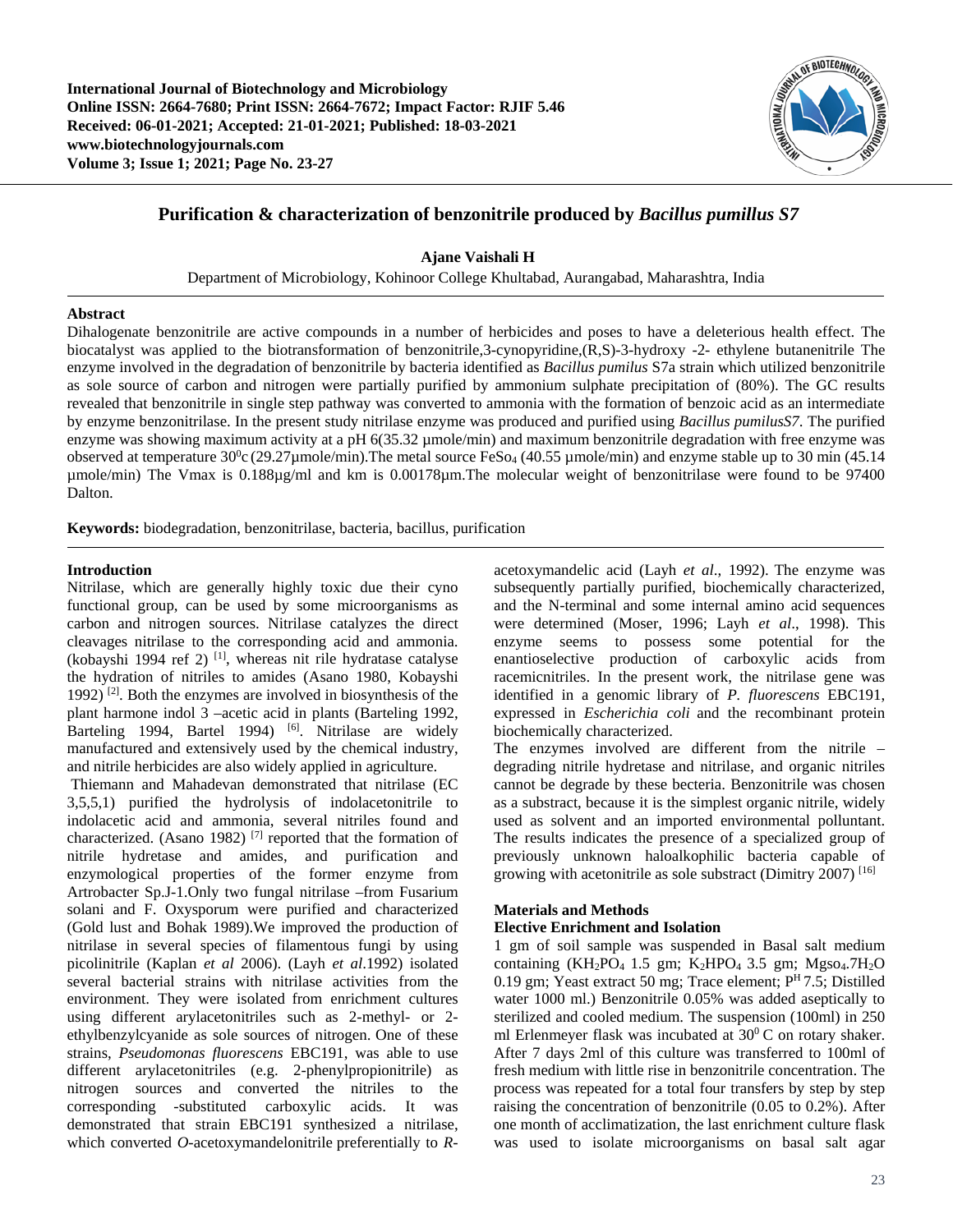containing 0.2% benzonitrile. The colony characterization and gram staining of bacterial cultures were carried out. The pure cultures were maintained on basal salt agar for further studies. Optimization of cultural condition

All isolates were capable of growing on mineral medium containing benzonitrile as sole source of carbon and nitrogen. Out of these 60 isolates 17 bacterial strains were screened based on maximum production of ammonia. Secondary screening was carried out based on benzonitrile biodegradation at various pH. Three strains were selected showing maximum biodegradation in terms of ammonia production at basic, acidic and alkaline pH. In These strains the enzyme activity was found to be maximum in cell supernatant as compair to cell lyzate. The strain S15 was used further for optimization of growth parameters. The intact cells of S15 was showing maximum benzonitrile biodegradation at  $pH$  4 and temperature 30 $^{\circ}$ c incubation for 72 hrs. The presence of casein as a nitrogen source and fructose as carbon source were found to enhance the benzonitrile hydrolysis

Development of inoculam Basal salt broth containing 0.2% benzonitrile was prepared and it is inoculated with selected bacterial strain S 15 This flask was incubated on rotary shaker at 100 rpm for 72 hrs. After 72 hrs cells were harvested by centrifuging the culture flask at 10,000 rpm for 10 min. washing of cell pallet was carried out using saline. These intact cells were suspended in saline and used further to study growth parameters.

#### **Enzyme Production**

The crude enzyme was submerged fermentation. The Basal salt medium was prepared (pH 7) inoculated the culture of bacterial and incubated at  $30^{\circ}$ c for 72 hrs. After incubation, centrifugation the sample at 10000 rpm for 10 min.The cell free supernatant was taken the phosphate buffer and sonicated. Crude enzyme was prepared

#### **Enzyme Assay**

The benzonitrilase assay was performed using both cell supernatant as well as cell free extract The standard reaction mixture consisted of 50, umol of potassium phosphate buffer (pH 8.0), 3, umol of benzonitrile, and an appropriate amount of enzyme in a total volume of 0.5 ml. The reaction was started by adding the substrate and was carried out at 30°Cfor various times, the activity was estimated in terms of ammonia production. Protein was determined by the method of Lowry.

Enzyme Unit: One unit of Benzonitrilase was defined as the amount of enzyme which catalyzed the formation of 1 micromole of ammonia per min.

#### **GC Analysis Method**

The isolated strains were cultured aerobically at 28<sup>0</sup>c for the 3 days on the isolation medium. The cells were centrifuged, washed with physiological saline and suspended in 0.1M potassium phosphate buffer, pH 7.0.The reaction mixture for the screening of benzonitrile producing strains contained 100 µmole of potassium phosphate buffer, 300 µmole of benzonitrile as substract, washed cells from 3 ml of culture broth in a total volume of 1.0 ml. The reaction was carried out at  $30^{\circ}$ c for 1 hr. with moderate shaking and terminated by addition of 0.2 ml of 1 N HCL.

The mixture was determined with a Chemito Gas chromatograph, Model GC -7610 equipped with flame ionized detector. The column used was stainless steel silicon 30, packed with porapack Q (80 to 100 mesh) operational conditions were: column temperature,  $200^{\circ}$ c; injection and detector temperature 151<sup>0</sup>c and 201<sup>0</sup>c. The carrier gas was  $N_2$ at 40 cm3 /min.

# **Purification of Enzyme from Bacteria**

# **Step 1 –Ammonium Sulphate Precipitation**

Ammonium sulphate was added to 90% saturation. The crude enzyme prepared was brought to 80% saturation with ammonium sulphate at pH of 6 and kept overnight in cold room. After equilibration, the supernatant was brought to 90% saturation with ammonium sulphate and centrifuged at 8000rpm, at 4<sup>0</sup>c for 10 min. Then precipitates were collected separately and dissolved in a 0.05 M phosphate buffer at pH 7 stored at  $4^0c$  for the purification.

### **Step 2- Dialysis**

The precipitation dissolved in 0.05M potassium phosphate buffer and dialysis. after, dialysis the samples were used for protein estimation and enzyme activity

### **SDS Page Analysis**

Molecular weight and puriety determinations on the nitrilase were performed by electrophoresis on polyacrylamide gel in the presence of SDS by thin layer techanique that enabled up to 1samples to be analysed simultaneously on the same gel slab. This methods used was based on that described by weber *et al* (1972) for disc gel electrophorasis. Thin layer gels of 0.2%(w/v) SDS dissolved in 100mM-sodium phosphate buffer, pH7.2 were suitable, and were polymerized by using ammonium persulphate as catalyst and NNN'Ntetramethylenendiamine s accelerator in the usal manner. Sample of standards proteins and of nutrias were prepared for application to the gel in 10mM-sodium potassium buffer, pH 7.0containing 1% (w/v) SDS and 1% (v/v) mercaptoethanol at 100<sup>0</sup>c. pieces (1.5mm×6mm) of whatmann 3 MM chromatography paper were soaked in the sample solution dried to remove superficial moisture and placed vertically in slites along the length of the gel (25cm×12.5cm) on the side adjacent to the cathode. The slite was filled to the surface of the gelwith 10mM-sodium phosphate buffer pH7.2containing 0.1% micropipette. Bromophenol blue was used as the traking dye. The gels were subjectedto transevere electrophorasis on the instrument, the reserioir buffer, pH 7.2 containing 0.1% (w/v) SDS and 0.1% micro-pipette. Bromophenol blue was used as the traking dye. The gels were subjected to transverse electrophorasis, The reservoir buffer in the cathode compartments beingb 50mM-sodium phosphate buffer, pH 7.2,contaning0.1%(w/v) SDS with voltage of 80-100V and a current of 40-50mA at a tempraturebof  $17.5^{\circ}$ c,a running time of about 16 hours was required to complete electrophorasis, ie. For the traking dye approach the anodic side of the gel. The position of the dye was then marked with water proof black ink and the gel stained with coomassie brillent blue. The distance migrated by the stained protein bands and the dye was measured and the relative mobilities of the sample proteins with respect to the traking dye were calculated From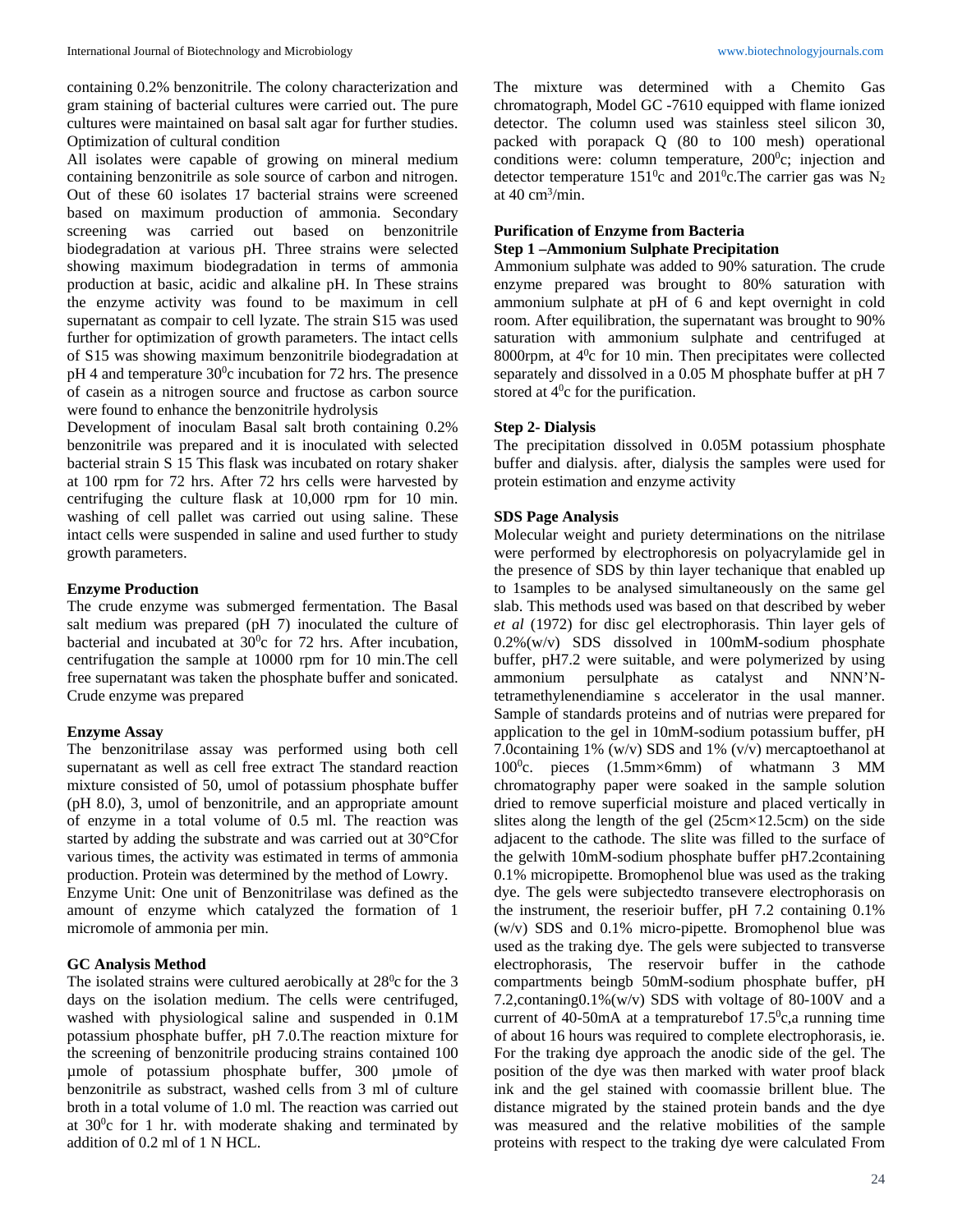a plot of the weights of the polypeptide chains of standered proteins against their electophoretic mobility the molecular weight of the subunits of the isolated nutrias enzyme was determined from their relative mobility.in addition to certain of the standered proteins used in proteins used in gel filtration experiment, the following proteins were also used for calibration.

## **Characterization of Purified Nitrilase Parameter**

The partially purified enzyme was used for the characterization of nitralase and optimization of its activity.

#### **Optimization of pH**

The pH activity profile of the partially purified enzyme (pH range 3 to 10) was studied citrate buffer (pH range 3.0-4.0), Citrate phosphate buffer (pH range 5.0-6.0), Phosphate buffer (pH range 7.0-8.0), Glacial sodium hydroxide (pH range 9.0- 10.0). The standard reaction mixture consisted of 50, umol of potassium phosphate buffer (pH 8.0), 3, umol of benzonitrile, and an appropriate amount of enzyme in a total volume of 0.5 ml. The reaction was started by adding the substrate and was carried out at 30°Cfor 20 times, the activity was estimated in terms of ammonia production. Protein was determined by the method of Lowry.

## **Optimization of Temperature**

The activity of enzyme was measured at different temperature ranging from  $10^0$ c to  $80^0$ c. The standard reaction mixture consisted of 50, umol of potassium phosphate buffer (pH 8.0), 3, umol of benzonitrile, and an appropriate amount of enzyme in a total volume of 0.5 ml. The reaction was started by adding the substrate and was carried out at various temperature for 20 mintues, the activity was estimated in terms of ammonia production. Protein was determined by the method of Lowry.

#### **Optimization of Metal Ion Concentration**

The standard reaction mixture consisted of 50, umol of potassium phosphate buffer (pH 8.0), 3, umol of benzonitrile, and an appropriate amount of enzyme in a total volume of 0.5 ml as supplementary as metal source like  $Cr^{2+}$ ,  $Mg^{2+}Fe^{2+}$ ,  $Cu^{2+}$ .  $Mn^{2+}$ ,  $Zn^{2+}$ ,  $Co^{2+}$ ,  $Cu^{2+}$ . The reaction was started by adding the substrate and was carried out at various temperatures for 20mintues; the activity was estimated in terms of ammonia production. Protein was determined by the method of Lowry.

#### **Optimization of Enzyme Stability**

The benzonitrilase assay was performed using both cell supernatant as well as cell free extract The standard reaction mixture consisted of 50, umol of potassium phosphate buffer (pH 8.0), 3, umol of benzonitrile, and an appropriate amount of enzyme in a total volume of 0.5 ml. The reaction was started by adding the substrate and was carried out at 30°Cfor various times; like 10 min, 20 min….. The activity was estimated in terms of ammonia production. Protein was determined by the method of Lowry.

#### **Results and Discussion**

By elective enrichment 60 different bacterial cultures were isolated from soil capable of utilizing benzonitrile as a sole source of carbon and nitrogen. (Heper 1977) show that cultures actively growing on benzonitrile as carbon and nitrogen source were tested for their for their ability to oxidized possible intermediate in the degradation of benzonitrile. The production of ammonia was estimated from culture filtrate of all sixty isolates. At primary level 17 isolates were screened out on the basis of maximum production of ammonia as one of the metabolite of degradation.). To study the impact of pH on benzonitrile degradation all 17 isolates were grown at three distinct pH. The results has shown that the strain C8, S14 and S15 were degrading benzonitrile at high rate in respective pH *viz*. 7, 9 and 4 (Table 1). Harper (1977) has shown that in Arthobacter sp.J-1 benzonitrile was directly hydrolyzed to benzoic acid and ammonia by nitrilase. In These strains the enzyme activity was found to be maximum in cell supernatant as compair to cell lyzate. The strain S15 was used further for optimization of growth parameters. The intact cells of S15 was showing maximum benzonitrile biodegradation at pH 4 and temperature  $30^0$ c incubation for  $72$ hrs. In course of time benzonitrile was degreaded by accumulating benzoic acid and ammonia but benzamide was not detected throughout the cultivation of all three selected strains. Tentatively all three strains are showing the direct degredation of benzonitrile to benzoic acid and ammonia by enzyme nitrilase which was confirmed by Gas chromatography. (Asano 1982)  $[7]$  Reported that a new enzyme aliphatic nit rile hydretase catalysed the hydration of nitriles to amides in Arthrobacter sp. J -1. The expression of nitrilase was studied by observing enzyme activity in cell supernatant as well as in cell lysates. All these three strains the enzyme activity was more in cell supernatant as compare to cell lysates. Further the strain S15 was showing highest activity which was selected for study on purification and characterization of enzyme.

## **Characterization of Purified Nitrilase Parameter**







**Fig 2**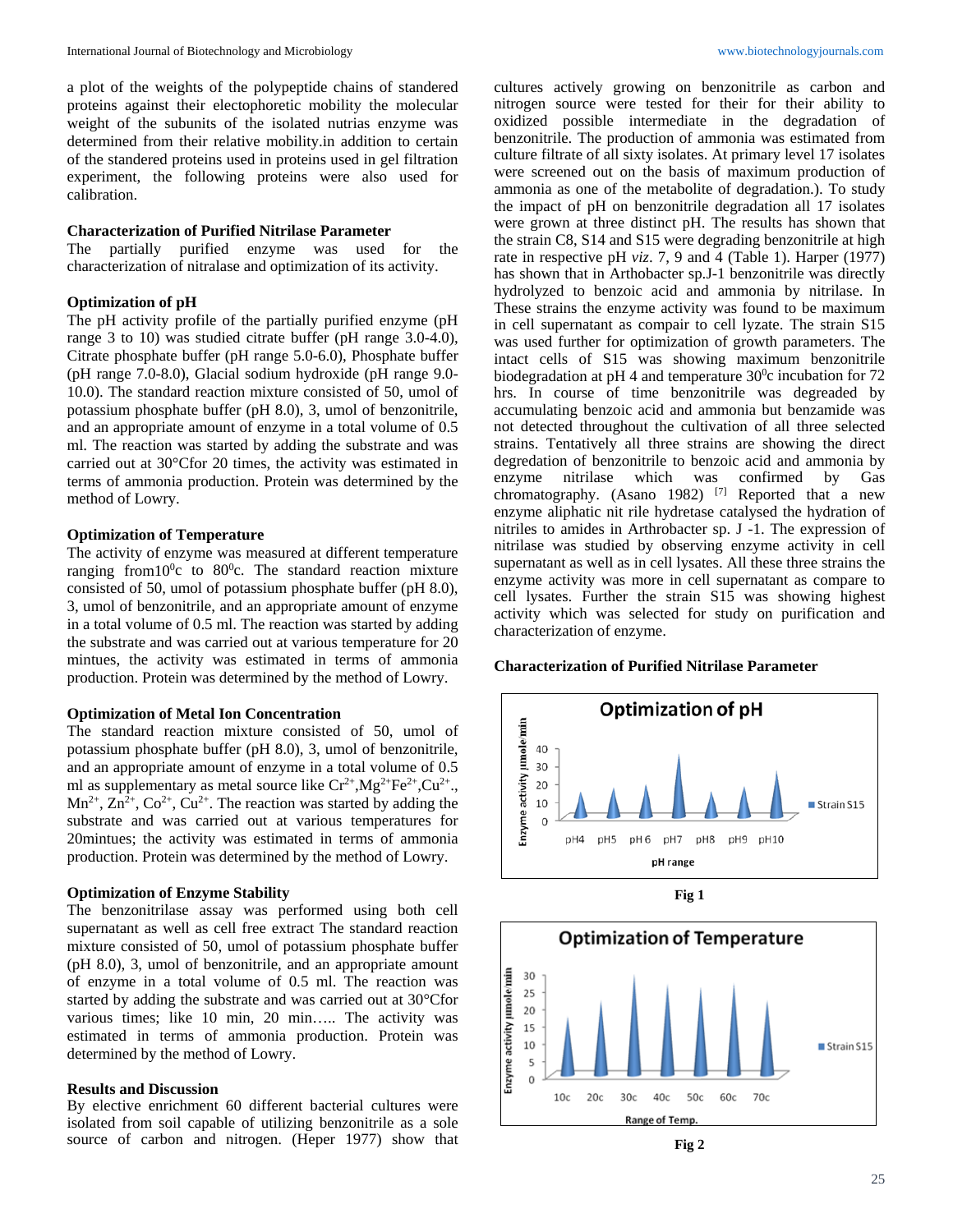









**Fig 5:** Determination of Vmax and km

The strain S15 has shown maximum partially purified enzyme at 80% by ammonium sulphate method. (Dias 2000)  $^{[13]}$ Reported that different encapsulated matrics were tested for purified cells of *candida guilliermondii* UFMG- Y65 used for acetonitrile degradation. Acetonitrile degradation by free cells and cells immobilized in Ba-alginate, k-carrageenan. The partially purified enzyme was used for the characterization of nitrilase and optimization of its activity. The enzyme activity found at pH 7of phosphate buffer (35.65µmole/min). Similarly the enzyme activity was maximum at mesophilic

temperature 30  $\degree$ c (29.27 $\mu$ mole/min). The enzyme is found to be stable up 30 min (45.14 µmole/min).The metal source FeSo4 (40.55 µmole/min) and The Vmax is 0.188µg/ml and km is 0.00178µm.

## **Acknowledgment**

The author acknowledges the financial assistance provided by "Rajiv Gandhi National Seniur Research Fellowship UGC" New Delhi and Director Government Institute of Science, Aurangabad.

## **Reference**

- 1. Kobayshi M, Simizu S. FEMS Microbiol. Lett. 1994; 120:217-224.
- 2. Asano Y, Tani Y, Yamada H. Agric. Biol. Chem. 1980; 44:2251-2252.
- 3. Kobayashi MN, agasawa T, Yamada DH. Tredes biotechnol. 1992; 10:402-408.
- 4. Bartling D, Seedrof M, Mithofer A, weller EW. Eur. J. Biochem. 1992; 205:417-424.
- 5. Bartling D, Seedrof M, Schmidt RC, eiler EWW. Proc. Natl. Acad. Sci. USA, 1994; 91:6021-6025.
- 6. Bartel B, Fink GR. Proc. Natl. Acad. Sci. USA, 1994; 91:6649-6653.
- 7. Asano Yasuhisa, Tachibana Mineo, Tani Yoshiki, Hideaki Yamada. Purification and characterization of amidase which participates in nit rile degradation. Agri. Biol. Chem. 1982; 46(5):1175-1181.
- 8. Asano Yasuhisa, Fujishiro Kinya, Tani Yoshiki, Hideaki Yamada. Aliphatic nit rile Hydretase from Arthrobacter sp.J – 1 purification and characterization. Agri. Biol. Chem. 1982; 46(5):1174-1182.
- 9. Vejvoda V, Kaplan O, klozova J, Masak J, Cejkova A, Jirku V *et al*. Martinkova Mild Hydrolysis of nitrilase by Fusarium Solani strain 01.Folia Microbiol. 2006; 51(4):251-256.
- 10. Goldust A, Bohak Z. Induction, Purification and characterization of the nitrilase of Fusarium Oxysporumsp. Biotech. appl. Biochem. 1989; 11:581- 601.
- 11. Kaplan O, Nikolaou K, Pisvejcova A, Martinkova L. Hydrolysis of nitrilles and amides by filamentous fungi. Enzyme Microb. Technol. 2006; 38:260-264.
- 12. Kubac David, Cejkova Alena, Masak Jan, Jirku Valdimir, Lemaire Marielle, Gallienne Estelle. *Et al*. Biotrasformation of nitriles by Rhodococcus equi A4 immobilized in Lentikats  $R$ . Jr. of molecular catalysis B: enzymatic. 2006; 39:59-61.
- 13. João Carlos T, Dias Rachel P, Rezende, Valter R. Linardi<sup>\*</sup>. Bio degradation of acetonitrile by cells of *candida guilliermondii* ufmg-y65 immobilized in alginate,  $\square$ -carrageenan and citric pectin Braz., J. Microbiol. 2000; 31(1).
- 14. Kobayashi M, Yanaka N, Nagasawa T, Yamada Purification and Characterization of a novel nitrilase of *Rhodococcus rhodochrous* K22 that acts on aliphatic nitriles*.* J. Bacteriol. 1990; 172(9):4807-4815.
- 15. Mahadevan S, Thimann Nitrilase KV. II Substrate Specificity and possible mode action. Arch. Biochem. Biophys. 1964; 107:62-68.